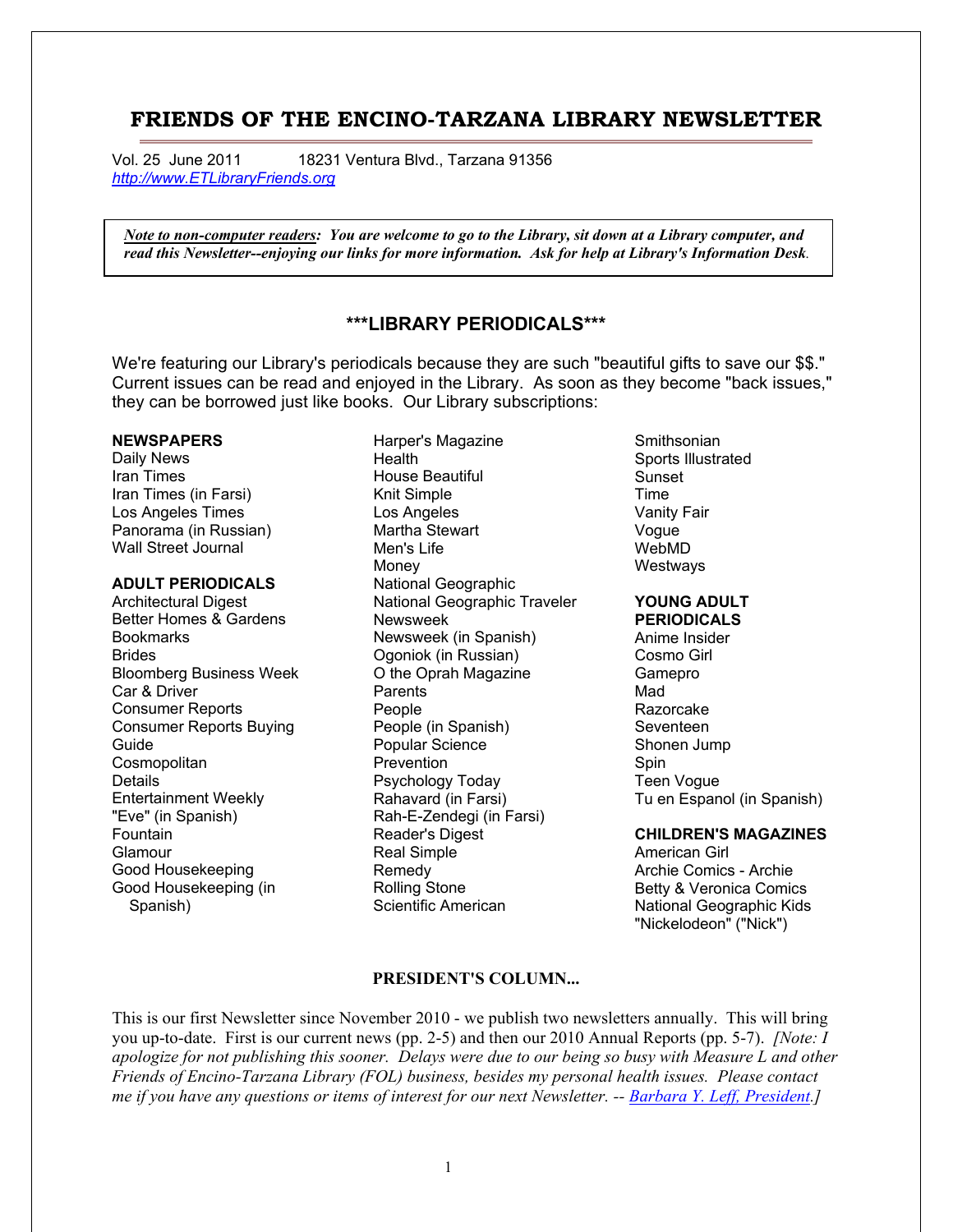# **UPDATE! NEWS FOR 2011**

# **OUR DONATIONS PLEDGED TO THE LIBRARY in 2011, so far:**

\$ 6,000.00 Hot-Off-The-Press annual subscription (24 new books each month)

- 999.00 Books from Amazon.com
- 1,600.00 Audio Book Cases and CD 2-ring albums -- to circulate materials
- 1,998.00 Programming and Supplies

1,500.00 Circulation Desk Work Chair and 5 Meeting Room Chairs / replacing broken chairs

\$12,097.00

**OUR INCOME** is from Membership, our Used Bookstore, our Quarterly Used Book Sales, and Donations.

# **ACTING BRANCH MANAGER and LIBRARY STAFF:**

**David Hagopian reports that Encino-Tarzana Library has the 3rd highest circulation among the 72 branches of the Los Angeles Public Library!** With 3 less Library staff members because of the City Budget crisis, the staff has been working extra hard -- constantly yet efficiently. To show our appreciation, our Board treated them to a pizza lunch. They were very pleased. We have a good staff ensemble! FYI, [David's January report](http://www.etlibraryfriends.org/2librarian.html) is on our website. He appreciates our Friends group and is very helpful. On April 14, "Coffee & Couplets 2: Teen Open Mic & Coffeehouse Night" celebrating National Poetry Month attracted some local reporters - two articles in the **Examiner** and in the **Encino Patch** were the result. **Candice Mack**, our Teen Services Librarian, was invited to write a column for Encino Patch - titled ["Read Locally, Think Globally,"](http://encino.patch.com/blog_posts/read-locally-think-globally) a blog devoted to reading, literacy, librarianship, and community.

### **LOS ANGELES PUBLIC LIBRARY (LAPL) BUDGET**:

Much of our time this year was spent on the major LAPL problem - the Library Budget. Because of City Budget cuts, our libraries had reduced hours and staff, resulting in our libraries being closed Sundays and Mondays and 2 evenings a week since July 2009. This has upset many patrons & children.

So - early this year, we served as advocates - supporting "Measure L" to restore funding to LAPL over a period of 4 years. We attended meetings and conferred with other Friends groups. **Adele Druck, Gail Sillman,** and others distributed flyers. Our Webmaster and our President created new website pages, including flyers in Spanish / Farsi / Hebrew, with the help of others. Our President drove downtown and spoke at a City Council meeting as did **Candice Mack**, our Teen Services Librarian. **David Hagopian**, our Acting Branch Manager, spoke at Tarzana Neighborhood Council meeting, and joined our City Librarian **Martin Gomez** at Encino Neighborhood Council meeting. The campaign worked hard.

**The result was worth the effort! Our citizens voted on March 8, and Measure L (requiring a majority vote) won by an almost 2/3 vote. LAPL is now hiring more staff to restore some of the hours, hopefully by this summer. It will be wonderful to be back to our regular schedule again.** 

# **Mark your calendars! Friends of Encino-Tarzana Library B-I-G USED BOOK SALES - FOR THE YEAR 2011 Friday and Saturday, 10am to 5pm August 19 and 20, 2011 December 2 and 3, 2011**

# **VOLUNTEERS & BOOK SALES:**

**Our volunteers are remarkable! They are steadfast and so very helpful.** 

**We honored Jenny Lapidus as our** *Friend of the Year for 2010*. As our Membership Chair, Jenny has managed to maintain close to 200 memberships for several years now. With her winning personality at the forefront, she contacts our members and tracks their renewals and donations, with the help of **Judy Russell**, who maintains our computer membership records. We really appreciate all that Jenny does since our members and their dues are so crucial to our library support!

Our *Board of Directors thru 2011:* Our current Board is continuing to serve our organization extremely well. (See 2010 annual reports also on pp. 5-7.)

Our *Used Bookstore and Book Sales volunteers*: Our Co-chair - **Norma Lamken**, **Joyce Propper**, and **Margaret Talvin**, have inspired our other volunteers to staff our Bookstore (open daily), and our quarterly Book Sales. We cannot compliment them enough for all that they do for our success.

On April 5, we again hosted our *Volunteer Appreciation Breakfast*, this time at More Than Waffles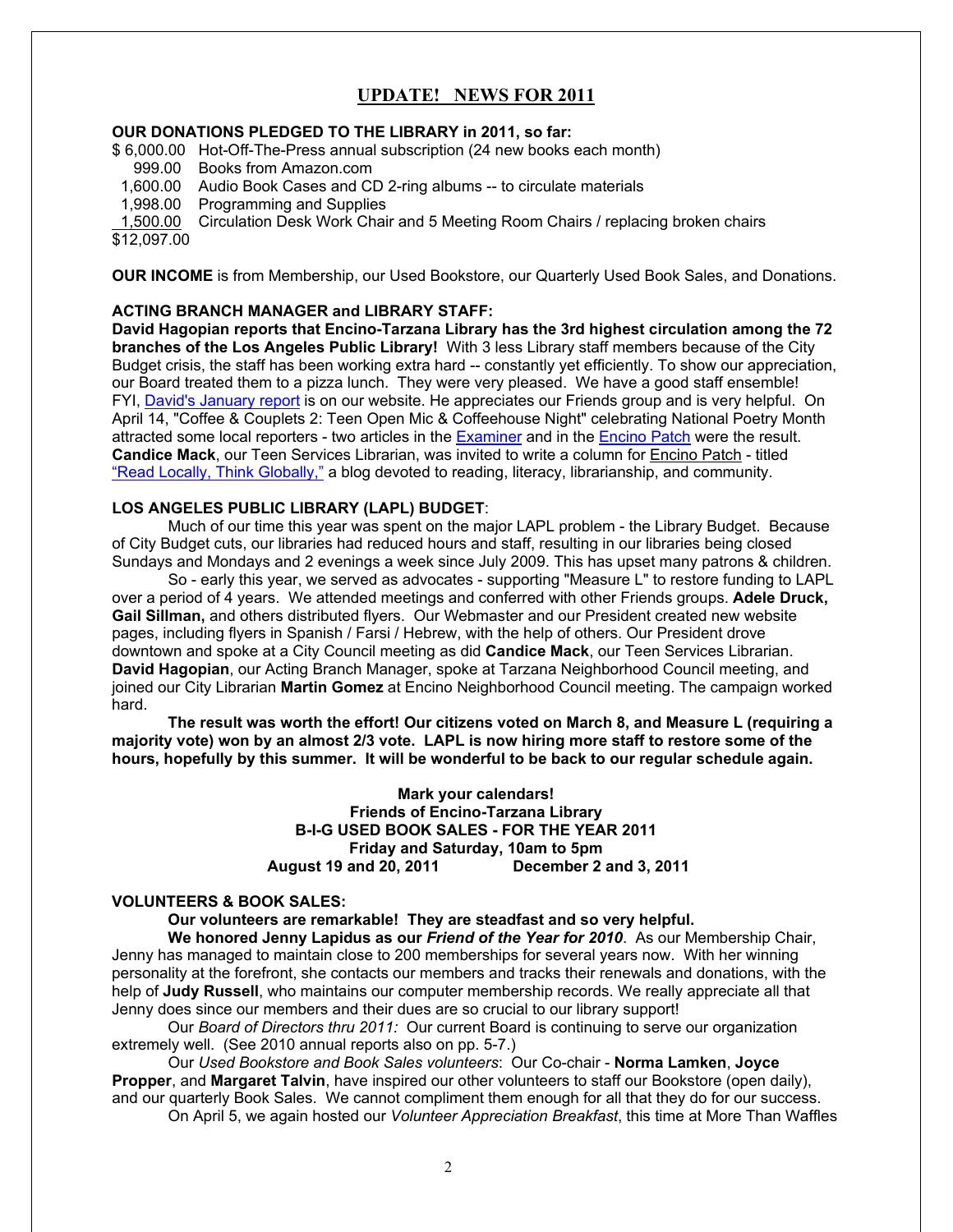Restaurant in Encino. 30 volunteers happily enjoyed the food while meeting and sharing stories with other volunteers. [See photos on our website.](http://www.etlibraryfriends.org/3photos.html) **Mark Lamken, 2nd VP,** helps with all volunteer activities.

### **PROGRAMS and a SPECIAL EVENT:**

During most of 2010 and all of 2011, we have been co-sponsoring programs planned by our librarians -- excellent programs for adults, teens, and children. As usual, our FOL either pays for the speaker/event, and/or for refreshments and/or arts & crafts supplies, and **Adele Druck, 1st VP,** not only creates all the great-looking publicity posters but also publicizes the events with the help of **Gisela Sehnert**. Also, our President writes the bi-monthly Library Events calendar under the direction of the librarians, and the FOL prints and distributes copies to our patrons. Our Webmaster also maintains a copy [on our website,](http://www.etlibraryfriends.org/4events.html) and keeps it up-dated.

On January 12, 2011, we co-sponsored with the Library "Senior Fraud Scams" to an appreciative audience. FOL member, **Judith Sack**, **JD**, gave her usual fine presentation, distributed California Bar Assn. literature, and this time invited Police Officer Trulik to speak. Officer Trulik gave us these contacts**: -->-->--> If you want to speak with a police officer, call 877.275.5273 (877.ASK.LAPD). To speak with Officer Trulik, call office 818.374.7637; cell 818.731.2572. General information - call 311. West Valley Station desk phone: 818.374.7611.**

Another co-sponsorship event, on March 3, 2011, was the League of Women Voters representatives to address the March 8 election ballot issues. We were very disappointed that the League was not in favor of Measure L (restoring Library funding) because they believed that the City Council should make that budget decision not the public. To counter that, our FOL President invited **Kristina Morita**, LAPL Assistant General Manager, to be present and speak in favor of Measure L.

**A special event is planned**, thanks to the generosity of our neighbor, **Monarch Village**. They have invited all Friends members to their **"Second Annual Cookout for Books" on June 16, 2011.** (see details in the **ATTACHMENT**) In appreciation for being such great neighbors, we gave Monarch Village a complimentary Friends membership as a [Community Sponsor](http://www.etlibraryfriends.org/3sponsors.html) and added its business card to our website, with a link to its website.

#### **FRIENDS RECOMMEND**

Our Board members share titles of media they've enjoyed. Here's our recent recommended list. For more authors/titles previously recommended, [see our webpage:](http://www.etlibraryfriends.org/3recommend.html)

| Temple Grandin (film)                             | Irene Nemirovsky - Suite Francaise            |
|---------------------------------------------------|-----------------------------------------------|
| Lisa See - Shanghai Girls                         | Michael Crosby - Encino (Images of America    |
| Kee Malesky - All Facts Considered: The           | series)                                       |
| <b>Essential Library of Inessential Knowledge</b> | Walter Mosley - The Last Days of Ptolemy Grey |
| Roz Savage - Rowing the Atlantic: Lessons         | Nora's Will (film)                            |
| Learned on the Open Ocean                         | Daisy Hay - Young Romantics: The Shelleys,    |
| Barbara Kingsolver - The Lacuna                   | Byron, and Other Tangled Lives                |
| Noam Chomsky - Failed States: The Abuse of        | John Buntin - L.A. Noir: The Struggle for the |
| Power and the Assault on Democracy                | Soul of America's Most Seductive City         |
|                                                   | Fyodor Dostoevsky - Crime and Punishment      |

#### **BOOK CLUBS:**

Members of our two book clubs are reading and discussing lots of good books. Contact [Chair](mailto:bookclubs@ETLibraryFriends.org)  **[Carol Fox](mailto:bookclubs@ETLibraryFriends.org)** if you'd like to join us. For previous readings, check our [Book Club webpage](http://www.etlibraryfriends.org/3bookclubs.html)*:* 

*Page Turners Book Club*: Will discuss on July 7, 2011 - F. Scott Fitzgerald - The Great Gatsby. Earlier in the year: Chris Cleve - Little Bee; Barbara Kingsolver - The Lacuna; Abraham Verghese - Cutting for Stone; Irene Nemirovsky - Suite Francaise; Peter Manseau - Songs for the Butcher's Daughter; Maya Angelou - I Know Why the Caged Bird Sings; and Lisa See - Shanghai Girls. Members take turns leading the discussion; **Susan Kolker** reminds us of meetings and books.

*History & Politics Book Club*: Will discuss on June 22, 2011 - Pres. Richard M. Nixon. Earlier in the year, they read books from many sources on Presidents Franklin D. Roosevelt through Lyndon B. Johnson. **Bruce Keswick** leads the discussion; **B. J. Hanson** sends meeting reminders.

#### **WEBSITE:**

Webmaster **Judy Russell** maintains [our website](http://www.etlibraryfriends.org/) - updating almost daily. She recently "refurbished" our website with changes in colors, fonts, format, and resized photos, so that it looks even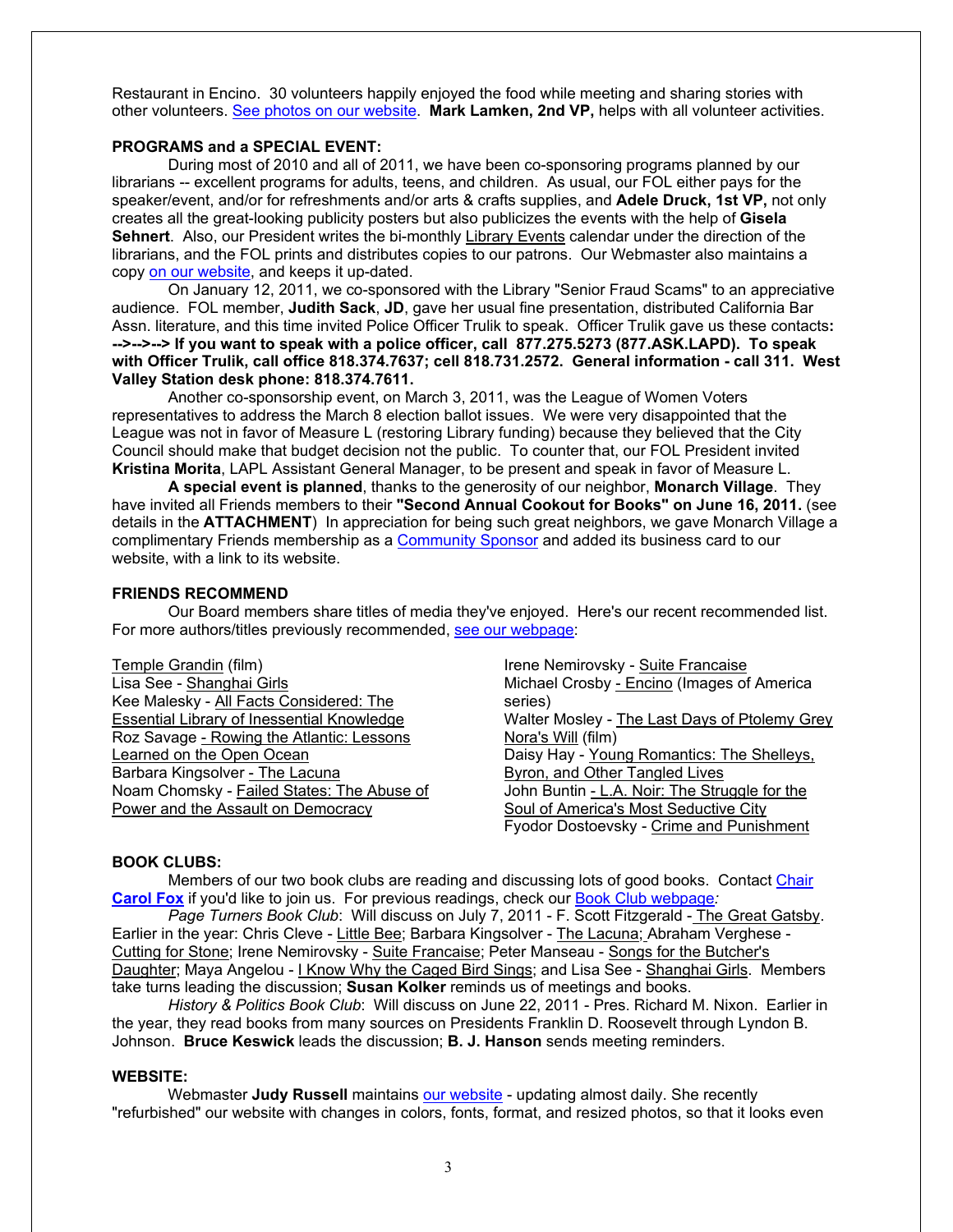more attractive! It's so easy to read and use and has lots of pertinent information and resources for all of our members. **Check it out...**

# **HOT-OFF-THE-PRESS BOOKS**

A subscription to HOTP Books is a gift from Friends of Encino-Tarzana Library. HOTP are located on the "New Books" shelves, next to the Information Desk. HOTP may be borrowed for seven days, renewed only once in person; and must be returned to this Library. HOTP cannot be reserved. (However, these titles may be reserved from the larger library collection through the Library's Reserve ("Hold") system.) The books listed below are in the order received (newest at the top of each month). For books received prior to April 2011, [see our website.](http://www.etlibraryfriends.org/2hotoffthepress.html)

### *April, 2011*

David Baldacci - The Sixth Man Rita Mae Brown - Hiss of Death Katie Couric - The Best Advice I Ever Got: Lessons from Extraordinary Lives Amanda Quick - Quicksilver Lisa Scottoline - Save Me David Foster Wallace - The Pale King Iris Johansen - Eve Nora Roberts - Chasing Fire Elizabeth Berg - Once Upon a Time, There Was You Carol Higgins Clark - Mobbed Mary Higgins Clark - I'll Walk Alone Michael Connelly - The Fifth Witness Diane Mott Davidson - Crunch Time Tina Fey - Bossypants Heather Graham - Phantom Evil Carolyn Hart - Dead by Midnight Henning Mankell - The Troubled Man Jillian Michaels - Unlimited: How to Build an Exceptional Life Anne Perry - Treason at Lisson Grove Luanne Rice - The Silver Boat Danielle Steel - 44 Charles Street Meg Wolitzer - The Uncoupling Jean Auel - The Land of Painted Caves James Grippando - Afraid of the Dark Lisa Jackson - Devious Jonathan Kellerman - Mystery J.D. Robb - Treachery in Death J.R. Ward - Lover Unleased

Jacqueline Winspear - A Lesson in Secrets

### *May, 2011*

David G. McCullough - The Greater Journey: Americans in Paris Steve Berry - The Jefferson Key Chelsea Handler -Lies That Chelsea Handler Told Me Eric Van Lustbader - Blood Trust Jo Nesbo - The Snowman Paul Reiser - Familyhood Erik Larson - In The Garden Of Beasts: Love, Terror, and an American Family in Hitler's Berlin Dale Brown - A Time For Patriots Lawrence Block - A Drop of the Hard Stuff John Sandford - Buried Prey Dick Van Dyke - My Lucky Life In and Out of Show Business Jen Lancaster - If You Were Here Charlaine Harris - Dead Reckoning Debbie Macomber - A Turn In The Road Richard North Patterson - The Devil's Light James Patterson - 10th Anniversary Geraldine Brooks - Caleb's Crossing Fern Michaels - Southern Comfort Robert B. Parker - Sixkill Thomas Perry - The Informant Betty White-If You Ask Me (and of Course You Won't) Stuart Woods - Bel-Air Dead Rob Lowe - Stories I Only Tell My Friends: An Autobiography

# **A MEMBER SHARES SOME THOUGHTS:**

**Ruth Blinick** gave us these notes:

--LARGE TYPE READERS: We need your donations of new or pre-read large type books. Please bring all contributions to the Library Information Desk. They will be greatly appreciated!

-- Here's a personal interest story about how your book donations are used: We have a Friends member, Diane, who buys all the interesting children's books she can find and takes them to a local elementary school where she also volunteers her time. The children are so excited when Diane brings a new batch of books to read to them; and Diane is so pleased to do that service for the children. **Our first Bookstore Chair, Richard Sorenson**, attorney, passed away recently. We honored him by donating a book to the Library: Law: A Treasury of Art and Literature, edited by Sara Robbins; Beaux Arts Editions. The bookplate reads: *In memory of Richard Sorenson, Founder and Developer of our Bookstore, by Friends of Encino-Tarzana Library.*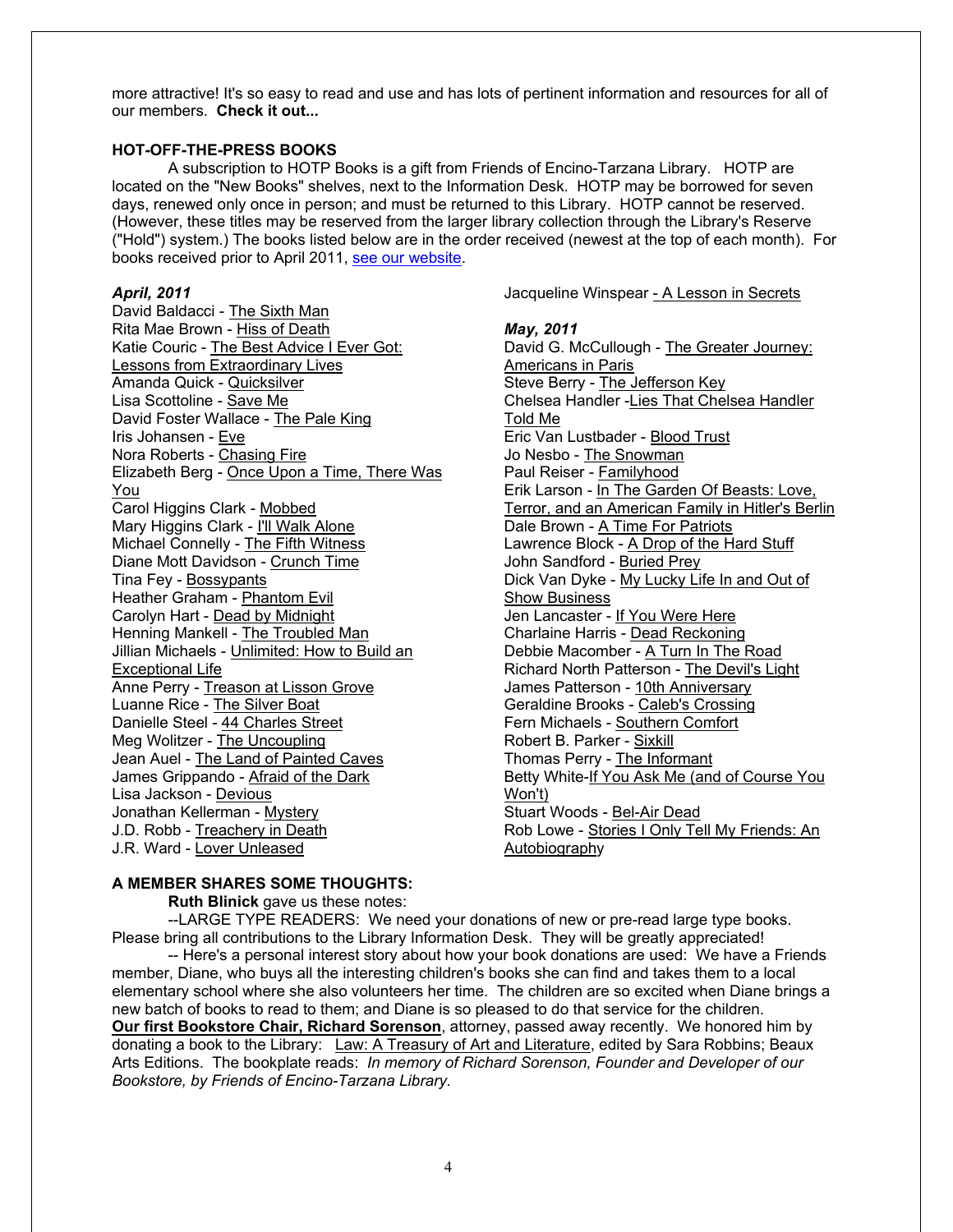# **LOS ANGELES PUBLIC LIBRARY: (see [What's New on the LAPL home page\)](http://www.lapl.org/)**

**--Looking for a good book? Try the new LAPL Readers' Advisory webpage, [LAPL Reads.](http://www.lapl.org/LAPLreads/)** 

**--Text messaging is here! "Hold" notices now available via text message on your mobile phone. --Get the "LAPL To Go" mobile app**

**--Get e-Media: Downloadable e-Books, e-Audiobooks, e-Videos, and e-Music.**

**--Test the "New Enhanced Catalog" - click Library Resources > Catalog. Also, check "Hot Titles." --New Tour: Maguire Gardens Art Tour, Saturdays at 12:30 pm.**

**--Now Hiring Librarians! The Library is accepting applications for "as-needed" Librarians.**

## **LAPL-FRIENDS EVENT:**

The Annual Citywide Friends Meeting and Workshop was held on April 30. After a tasty buffet breakfast, our President and our Treasurer **Nonie Lann** were invited to hear a CPA discuss nonprofits financial matters including tax issues. FYI - As a 501(c)(3) nonprofit organization with a limited income, we report to the Internal Revenue Service and California Franchise Tax Board but do not pay any taxes.

# **COMMUNITY NEWS:**

**LAPL and the Los Angeles County Law Library,** second largest U.S. public law library, have entered into a partnership for 3 years. [Van Nuys Branch Library](http://www.lapl.org/branches/Branch.php?bID=23) will maintain 50 shelves of legal reference works from the Law Library. Also, LAPL will provide self-help or "law for the layperson" materials that will be available for circulation, and they will have online access to the Law Library and its staff. The Law Library has satellite collections in other libraries throughout the County of Los Angeles.

**CSUN - Oviatt Library - C.K. and Teresa Tseng Gallery**

 **--Exhibition: "One of a Kind: Celebrating Thirty-seven Years of Special Collections"** - thru 7/22/11 "For this exhibition, marking the 37th anniversary of the CSUN Library's Special Collections, we have searched the vault for those one-of-a-kind pieces that have never or seldom been on display. Here is your chance to see unique books, letters, costumes, maps, sculptures, paintings, engravings and manuscripts. . . . Some pieces you will enjoy:

- \* A contemporary account of the shootout at the OK Corral
- \* The first written alphabet: a 4,000-year-old Sumerian cuneiform
- \* Opera Singer Helen Traubel's gown
- \* A 13th-century manuscript Bible
- \* Banquet ticket and menu for Charles Dickens on the eve of his U.S. Tour
- \* A first Edition of Samuel Johnson's Dictionary"

# **ANNUAL REPORTS FOR 2010**

**~~~~~~~~~~~~~**

**These complement and supplement our 2010 Newsletters/Reports/Updates, [\(See our website.](http://www.etlibraryfriends.org/3newsletter.html)) Reports are dated November 2010--the time of our annual meeting.** [\(see Contact Us on our website\)](http://www.etlibraryfriends.org/3contactus.html)

# **Acting Branch Managers -- 2010 Annual Reports**:

**Michele Raeburn**, our Acting Branch Manager, transferred to the Granada Hills Branch on July 3. **David Hagopian** is our new Acting Branch Manager; he was formerly Children's Librarian at Woodland Hills Branch. [Both of their annual reports](http://www.etlibraryfriends.org/2librarian.html) are on our website. [David welcomes suggestions](mailto:hagopian@lapl.org)  [from you!](mailto:hagopian@lapl.org)

# **Barbara Y. Leff, President -- 2010 Annual Report:**

**Donations to the Library for 2010:** Our Friends gave \$15,458 for books, magazines, and programs for adults, teens, and children; also DVD cases and supplies.

On Feb. 23, City Librarian **Martin Gomez** presented a Webinar (Internet Seminar) to all Friends. I sat in the Library Workroom and listened to him talk about "State of the Library and What is Happening with the Library in the Budgetary Process." We could call in with questions. Great technology!

**Save the Library Campaign:** On April 24, Adele Druck (1st VP) and I attended a Citywide LAPL Friends meeting at Central Library - to hear how **Sally Gardner Reed**, Exec. Dir., Assn. of Library Trustees, Advocates, Friends, & Foundations, a division of American Library Assn., succeeded in getting \$\$\$ for libraries on the east coast. Thereafter, all Friends of Library groups worked on protesting the City Council's plan to cut the Library budget - sending emails to write to our councilmembers, sponsoring a May 8 petition signing (420 signatures) and postcard writing (355) day. I attended two City Council meetings and spoke on behalf of the Library along with our City Librarian **Martin Gomez**, our Teen Librarian **Candice Mack**, and many others. We were not successful! The library budget was cut -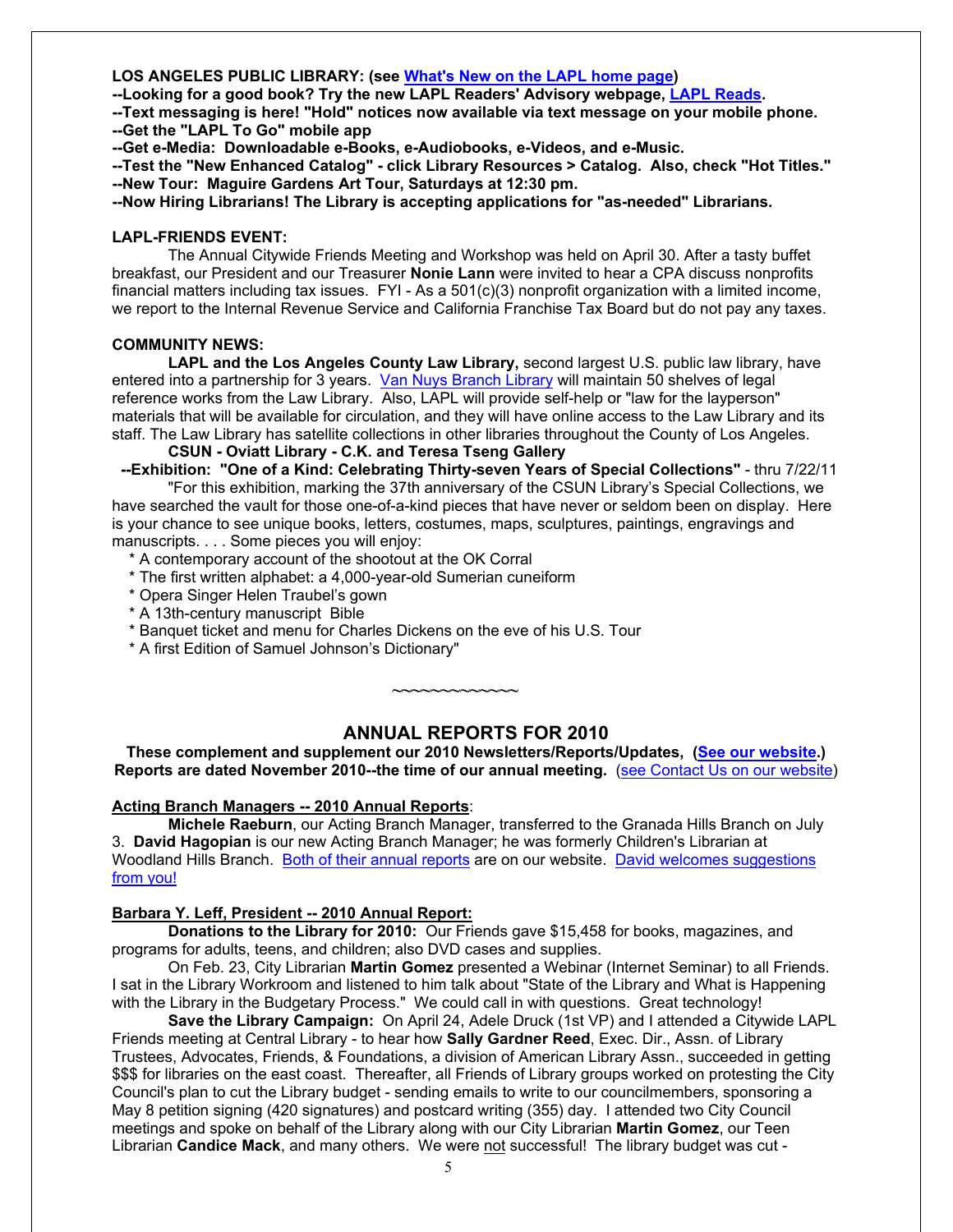Encino-Tarzana lost a parttime librarian and a messenger clerk and all branch hours were reduced to 5 days a week and only 2 evenings. Library staff was pretty down - so we gave them some tasty treats and some bougainvillea plants for holiday cheer.

On July 28, I spoke at the **Encino Neighborhood Council**, as a guest of **Jean Strauber**, ENC Education Chair and a Friends member.

On Oct. 28, **LAPL hosted a Reception in honor of Friends Appreciation Day** at the Mid-Valley Regional Library. We were limited to invite 10 volunteers - a difficult decision. Our 10, all of whom devote several days weekly to our Friends, were: **Adele Druck, Jane Gebers, Bob Hyams, Norma Lamken, Nonie Lann, Barbara Y. Leff, Joyce Propper, Ann Samoos, and Gail Sillman.** LAPL awarded a certificate to each Friends group. City Librarian **Martin Gomez** brought us up-to-date on LAPL future priorities and plans, in light of the reduced Library Budget.

## **Adele Druck, 1st Vice President -- our 2009 Friend of the Year:**

In 2010, we presented **Adele Druck** with a Certificate and gift - an honor richly deserved! Besides serving as a sounding board for our President, they both attend off-site Friends meetings. Adele volunteered constantly for other committees, e.g. she managed publicity, including creating posters and flyers for Friends and Library events. She worked every Book Sale, substituted often in our Bookstore, & offered helping hands on our Book Sale sorting days. She also volunteers for the Library's GAB program (Grandparents and Books). We would be "lost" without Adele!

#### **Mark Lamken, 2nd Vice President -- 2010 Annual Report:**

Mark serves as liaison to our [Used Bookstore](http://www.etlibraryfriends.org/3usedbookstore.html) (open daily), our [Used Book Sales](http://www.etlibraryfriends.org/3usedbooksales.html) (quarterly 2-day sales) and to our book sales Co-Chair: **Norma Lamken**, **Joyce Propper**, and **Margaret Talvin,** who are exceptional in their warmth, efficiency, and dedication. We are grateful for their commitment.

We also have 42 wonderful volunteers and substitutes, trained by **Margaret** and scheduled by **Margaret** and **Jane Gebers**. **Candice Mack**, our Teen Services Librarian, also sends us many teen volunteers to help with the Book Sales. We thank them all - profusely.

Our Used Bookstore **gross income** Nov. 2009 through Oct. 2010 - \$10,522; Our Quarterly Used Book Sales gross income in 2010 - \$12,515.58; Total Gross Income from Book Sales and Bookstore = \$23,037.83. Average Bookstore gross monthly income \$876.85; Average Book Sale gross income -\$3128.90. This is unbelievable because almost all of our items sell for 50 cents to one dollar! Consider all the work and coordination involved in selling so many thousands of items!

**Annual Volunteer Appreciation Breakfast** on Friday, March 19, 2010, at Carrows Restaurant in Tarzana. 30 volunteers attended. All enjoyed the company and the food and the service, and all seemed to be very pleased that we had shown our appreciation in that way. Mark chaired this happy event.

[Daily News 12/24/10 photo with caption:](http://www.dailynews.com/ci_16937446) "Library volunteers **Norma Lamken** and **Bob Hyam** sort donated books for the Friends' Used Bookstore at the **Encino-Tarzana Branch Library** on 12/21/10." Rick Orlov article titled: "Volunteers an increasing presence in city agencies, which is troubling to some."

# **Jenny Lapidus, Membership Chair -- 2010 Annual Report:**

As of November 17, 2010, we had 186 paid members--individuals and couples; total dues collected was \$4158.00. We had 22 first time members. 55 members joined at our \$5 level, 27  $\omega$  \$10, 18 @ \$15, 47 @ \$25, 21 @ \$50, 11 @ \$100, 1 @ \$23, and 6 carried over from 2009. 37 dropped out because of moving/death, or did not respond to 4 contacts.

Members are recruited at all functions and at our Bookstore/Book Sales; our [Membership Form](http://www.etlibraryfriends.org/3joinus.html) is on our website. Upon joining, members receive a welcome letter, a membership card, the current newsletter, a coupon to be redeemed at our Bookstore, and a survey/interest form. Individuals/families contributing \$100 or more may have a named bookplate placed in a library book. Businesses or organizations contributing \$100 or more may have its card with a link to its website on our [Community](http://www.etlibraryfriends.org/3sponsors.html)  [Sponsors webpage.](http://www.etlibraryfriends.org/3sponsors.html)

# **Carol Fox, Book Clubs Chair -- 2010 Annual Report:**

Our two book clubs continue to thrive. Page Turners' Book Club members read and discussed 10 great books in 2010. See titles/authors [on our webpage.](http://www.etlibraryfriends.org/3pageturners.html) History & Politics Book Club members read a variety of books and discussed the U. S. Presidents and their terms of office: Ulysses S. Grant through Franklin D. Roosevelt. New members are always welcome. See details on our [Book Clubs webpage.](http://www.etlibraryfriends.org/3bookclubs.html)